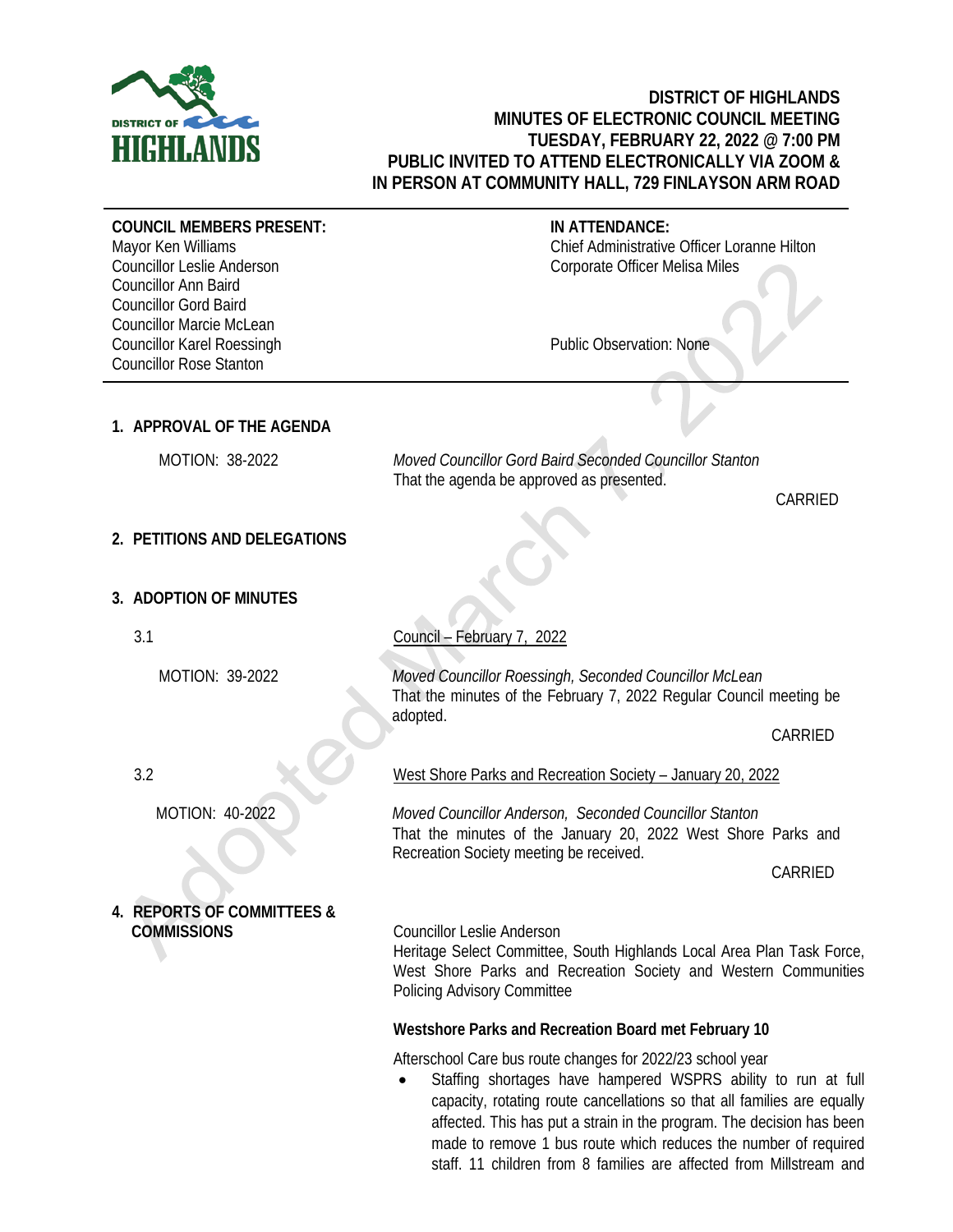Lakewood Elementary schools. The 11 spots will be filled from the other routes.

The maintenance supervisor gave a departmental overview presentation. It was very thorough and well received. Board members expressed thanks and that they learned some new details about the operations side of WSPRS.

An update was provided on the 2021-2025 Strategic Plan and Priorities.

2022 Budget update: Approved in Colwood, Metchosin, Langford and Highlands. View Royal has reviewed at Committee of the Whole and recommended the budget to be forwarded to Council for approval.

## **Heritage Select Committee Meeting – Feb 16th**

The committee finalized their proposed workplan for 2022, which will be coming to Council asap. The Committee is proposing to focus on four main topics: the Lime kiln; updating statements of significance, organizing archival material, and reviewing/reprioritizing the recommendations from the Heritage Task Force Report (more description to follow when the plan comes to Council).

#### Councillor Ann Baird

CRD Climate Action Committee and CRD Housing Trust Fund Commission

#### Councillor Gord Baird

CRD Regional Water Supply Commission and CRD JDF Water Distribution Commission, and Sustainable Land Use Select Committee

## **CRD Regional Water Supply Comission and CRD JDF Water Distribution Commission**

Attended In Camera CRD Regional Water Supply Commission and CRD JDF Water Distribution Commission meetings.

#### Councillor Marcie McLean

Coexisting with Carnivores Alliance and Greater Victoria Family Court and Youth Justice Committee

#### Councillor Karel Roessingh

Capital Region Emergency Services Telecommunications (CREST), CRD Arts and Greater Victoria Public Library Board

## **CREST board**:

**Upgrade**: CREST & E-Comm successfully completed a major scheduled network upgrade between Jan 24 – Feb 4 in partnership with Motorola and NICE (voice logger supplier). This is the first full core infrastructure upgrade that has been performed since the Astro P25 system was deployed in 2017. The upgrade brought both CREST and E-Comm to the latest revision of software and hardware release for all system infrastructure and will ensure that both systems continue to deliver high quality, reliable communications for all of our partners. Our first communication to all of our agencies, sent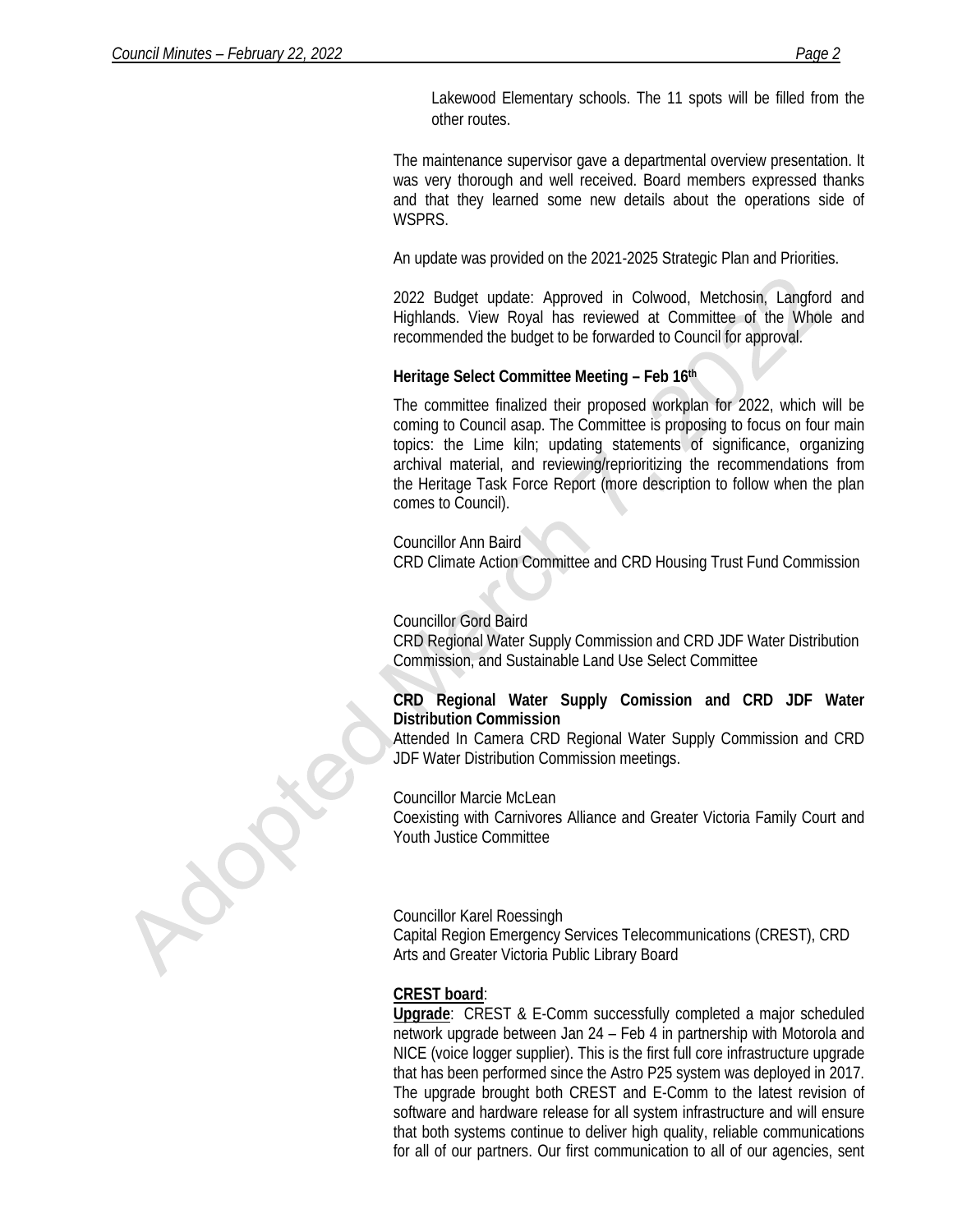out in December, highlighted the overall project objectives and some key dates for planned activities. During the two-week project we provided daily updates to our clients, which was welcomed. Additionally, both CREST and E-Comm ensured that all stakeholders received detailed communication of impacts specific to their agency prior to the upgrade. **CRD Service Contract**: For many years CRD staff were unwilling to negotiate a service agreement with CREST (an agreement did not exist between 2010 and 2017). Finally in 2017 a 5-year agreement was reached, but it has now expired. In December the CRD board passed a motion to approve a service agreement renewal with CREST; however CRD staff presented a revised agreement to CREST staff. The agreement presented by CRD staff contained provisions unacceptable to CREST, but CRD staff have been unwilling to discuss or negotiate. The CREST board has passed a motion to endorse the original agreement as passed by the CRD board, and that the CRD chair be contacted to discuss this.

#### Councillor Rose Stanton

Emergency Planning, Social Sustainability Select Committee, and Inter-Municipal Advisory Committee on Disability Issues

Attended Inter-Municipal Advisory Committee on Disability Issues meeting where municipalities shared different accessibility initiatives they are taking within their jurisdictions.

Mayor Williams

#### **Tues. Feb.8th, Geographical Naming Principles, Policy and Procedures**

The Heritage Branch of the Ministry of Forests, Lands, Natural Resource Operations and Rural Development held a workshop conducted by Corfield and Associates to help update geographical naming principles, policy and procedures. The thrust of the conversation was to acknowledge the importance of documenting and adopting Indigenous place names as an act of reconciliation. The challenge was how to implement the adoption of multiple official place names for a geographical feature in different languages as well as including unofficial place names in a database for cross reference and mapping.

#### **Wed. Feb 9th, Capital Regional District Board**

Bylaw No. 4453, Victoria Family Court and Youth Justice Committee Commission Bylaw No. 1, 2022 was read three times and then adopted by the CRD Board. CRD staff stated they will provide ad hoc assistance to the Committee to help its meeting processes and educate members on policies and procedures.

[https://crd.ca.legistar.com/LegislationDetail.aspx?ID=30651&GUID=57A02](https://crd.ca.legistar.com/LegislationDetail.aspx?ID=30651&GUID=57A02BB1-5A6B-4DB7-8B1F-FCBD903F43AD) [BB1-5A6B-4DB7-8B1F-FCBD903F43AD](https://crd.ca.legistar.com/LegislationDetail.aspx?ID=30651&GUID=57A02BB1-5A6B-4DB7-8B1F-FCBD903F43AD)

The CRD Board approved the proposed values, mission statements and priorities in the new Regional Parks Strategic Plan for stakeholders, First Nations and public input. The Board approved that a lens of conservation and protection of biodiversity be applied to these priorities and process, also I moved to **strike bullet 5** (see below) found under "Conservation and Recreation" in the Key Priority Statements found in Appendix "C" of the staff report. (See link).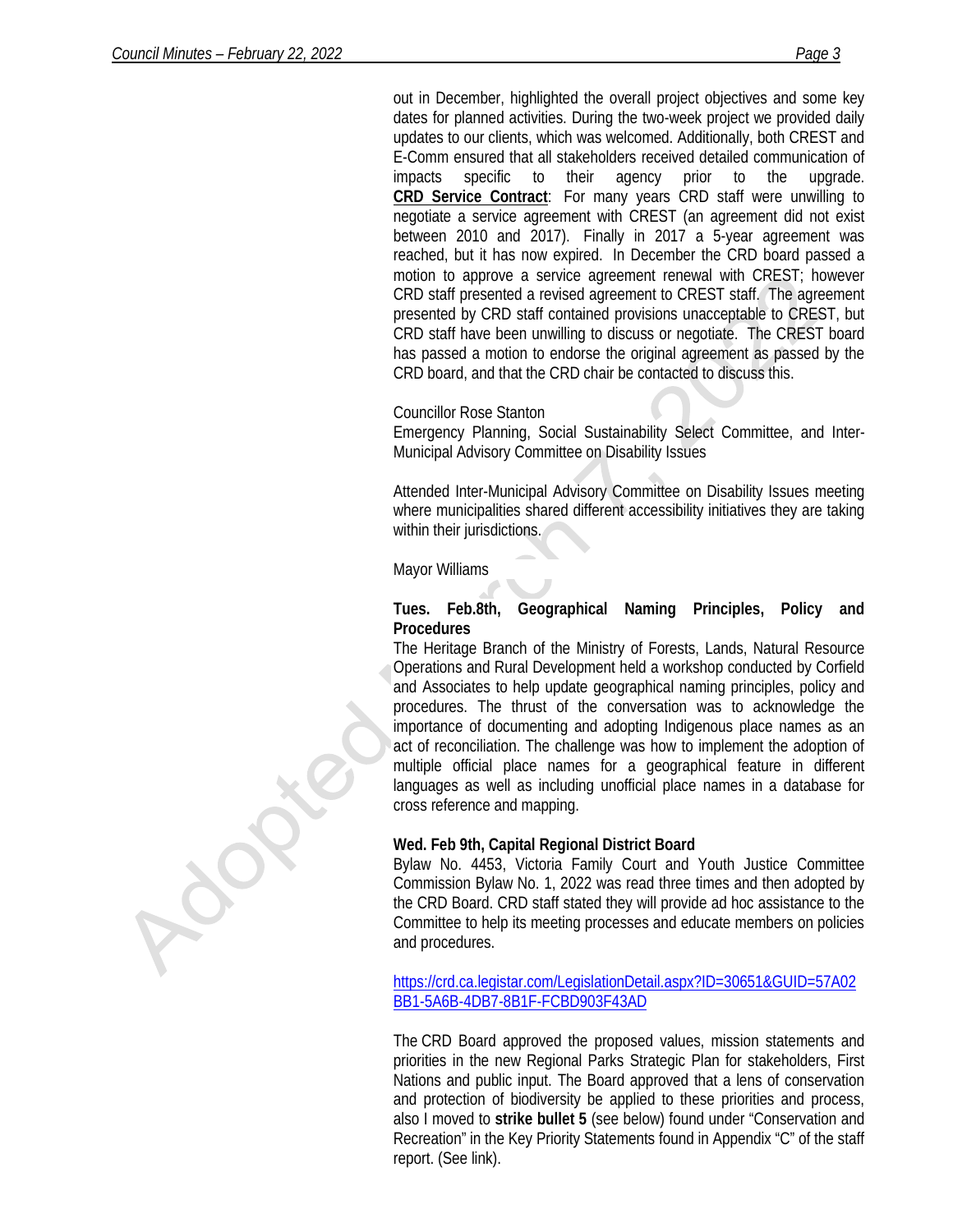• "Strengthen the balance between conservation and recreation in service delivery (LAS; RPSP, p.9 & 10)" was removed.

The proposed vision statement was also accepted prior to seeking input: "We work cooperatively and respectfully to steward and expand an exceptional system of regional parks and trails that is rich in biodiversity and cultural heritage, resilient to change, connects people to nature and provides healthy outdoor experiences for all."

[https://crd.ca.legistar.com/LegislationDetail.aspx?ID=30689&GUID=69364F](https://crd.ca.legistar.com/LegislationDetail.aspx?ID=30689&GUID=69364FA2-1164-4912-8761-B64732DD441D) [A2-1164-4912-8761-B64732DD441D](https://crd.ca.legistar.com/LegislationDetail.aspx?ID=30689&GUID=69364FA2-1164-4912-8761-B64732DD441D)

The Regional Greenhouse Gas Inventory report and the Zero-Emissions Fleet Initiative final study report were received for information.

The CRD Board decided not to proceed with a regional performing arts facilities service at this time, but directed that this matter be referred to the strategic planning session of the new board.

[https://crd.ca.legistar.com/LegislationDetail.aspx?ID=30309&GUID=02C5B](https://crd.ca.legistar.com/LegislationDetail.aspx?ID=30309&GUID=02C5BAD5-97CE-43CB-B292-A92C6CEF6A11) [AD5-97CE-43CB-B292-A92C6CEF6A11](https://crd.ca.legistar.com/LegislationDetail.aspx?ID=30309&GUID=02C5BAD5-97CE-43CB-B292-A92C6CEF6A11)

The establishing bylaw for the CRD Climate Action and Adaptation service has a maximum requisition limit that needs to be raised to implement key initiatives within the strategy outlined in the updated regional Climate Action Strategy. The CRD received the consent of 2/3 of the participating area municipalities and electoral areas, as well as approval by the Inspector of Municipalities as required by the Local Government Act. The CRD Board adopted bylaw No. 4468 which amends the annual requisition of the regional climate action and adaptation service (Bylaw No. 3510).

[https://crd.ca.legistar.com/LegislationDetailp.aspx?ID=o30704&GUID=3164](https://crd.ca.legistar.com/LegislationDetail.aspx?ID=30704&GUID=31640DFF-98AF-4B5C-AA17-EA7D2E5AFD0A) [0DFF-98AF-4B5C-AA17-EA7D2E5AFD0A](https://crd.ca.legistar.com/LegislationDetail.aspx?ID=30704&GUID=31640DFF-98AF-4B5C-AA17-EA7D2E5AFD0A)

#### **Tues. Feb 15th, Governance Council for Integrated Police Units ("IPU-RGC").**

This was our first "official" meeting and the following press release was sent out afterwards.

Regional Mayors from across the CRD, in partnership with the Provincial Government and regional Chiefs of Police have, after several years of work, formally established a Regional Governance Council for Integrated Police Units ("IPU-RGC"). View Royal Mayor David Screech (representing communities served by RCMP detachments) and Oak Bay Mayor Kevin Murdoch (representing communities served by Municipal Police Departments) have been elected as Co-Chairs of the Regional Governance Council. The new IPU-RGC is a model that aligns with the Provincial efforts to modernize policing by enabling more direct civilian input to these integrated police units, all of which fall outside the standard civilian oversight model in the Police Act. This is only the second such oversight model for IPUs in the province (the lower mainland has a similar structure). The IPU-RGC is made up of all the regional Mayors and is intended to meet

approximately 4 times per year to initially oversee five integrated units;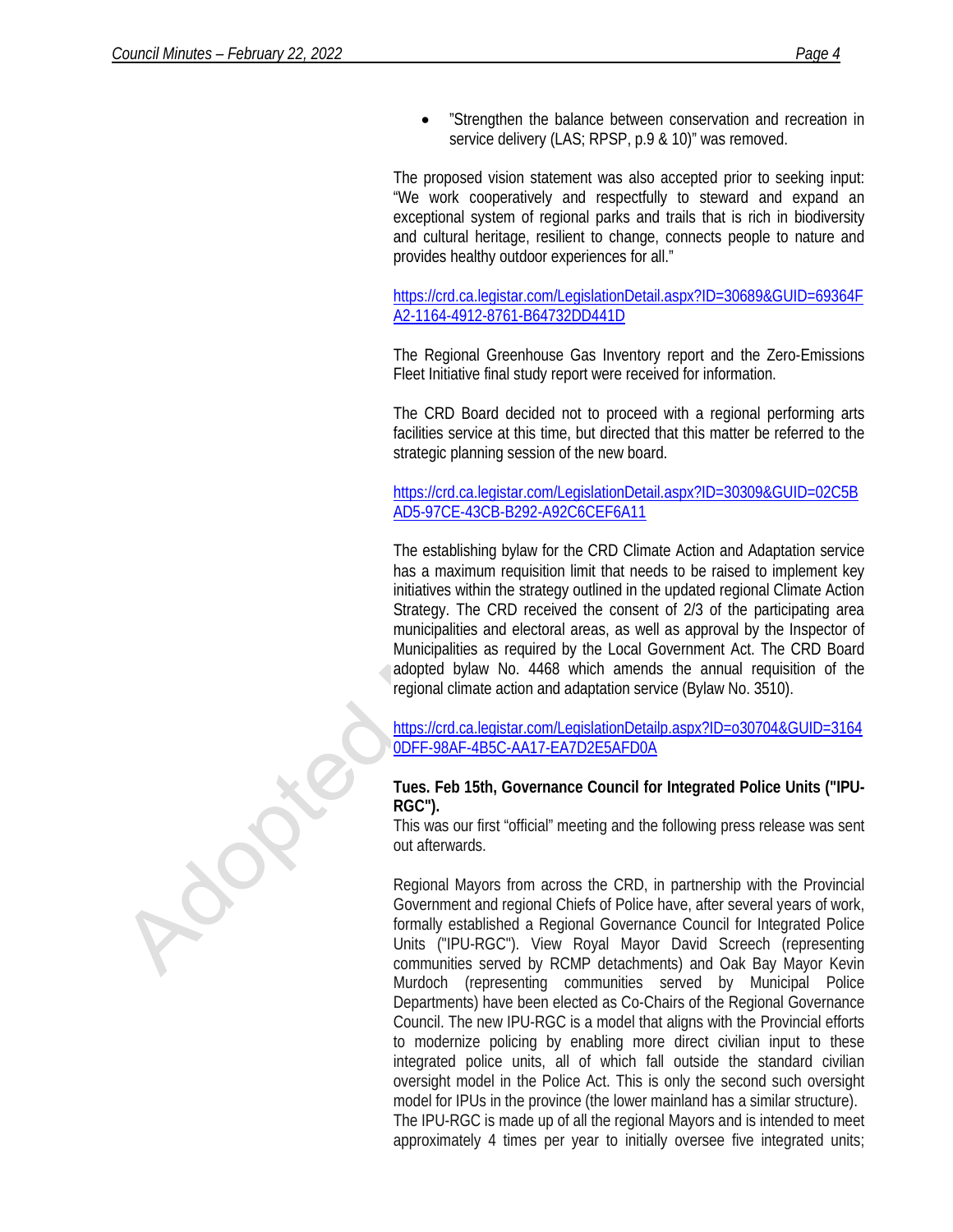these units are staffed by officers from across the region and have a combined budget of over \$2 Million.

The Mayors would like to thank the Province, who contributed expertise and funding over several years to help develop a governance model that works with Provincial legislation and helps achieve best practices when working across organizations and jurisdictions. These units face unique challenges and need to adapt to changing community needs, and we're excited to see the formation of a model that allows community / civilian input.

The Governance Council, with attendance and input by Police leadership and Provincial representation, will be meeting approximately 4 times per year. The IPU-RGC is intended to help inform decision making to enhance the abilities of IPUs and collateral police services, and to help identify potential new shared services for the region. To be clear, the IPU-RGC does not replace the authorities or responsibilities of the Police Boards, municipal councils, Chiefs of Police or RCMP Detachment Commanders.

The following units are within the scope of the Integrated Police Units Regional Governance Council (IPU-RGC):

RCMP Involved Units:

- IMCRT: Integrated Mobile Crisis Response Team
- MYST: Mobile Youth Services Team
- RDVU: Regional Domestic Violence Unit

Non-RCMP Involved Units:

- GVERT: Greater Victoria Emergency Response Team
- GVPSU: Greater Victoria Public Safety Unit

## **Tues. Feb.15th, Mayor's Meeting**

The mayors received a presentation from Dr. Robert O'Connor on the need for more physicians and what local governments can do to recruit them.

**5. RATIFICATION OF COMMITTEE RECOMMENDATIONS**

# **6. INTRODUCTION OF LATE ITEMS**

## **7. UNFINISHED BUSINESS**

## **8. CORRESPONDENCE**

8.1

MOTION: 41-2022

Correspondence, West Shore RCMP February, 2022 (7500.20) **RE: WEST SHORE RCMP 2021 ANNUAL YEAR END REPORT**

*Moved Councillor Roessingh, Seconded Councillor Gord Baird* That the West Shore RCMP 2021 Annual Year End Report be received. CARRIED

**9. BYLAWS**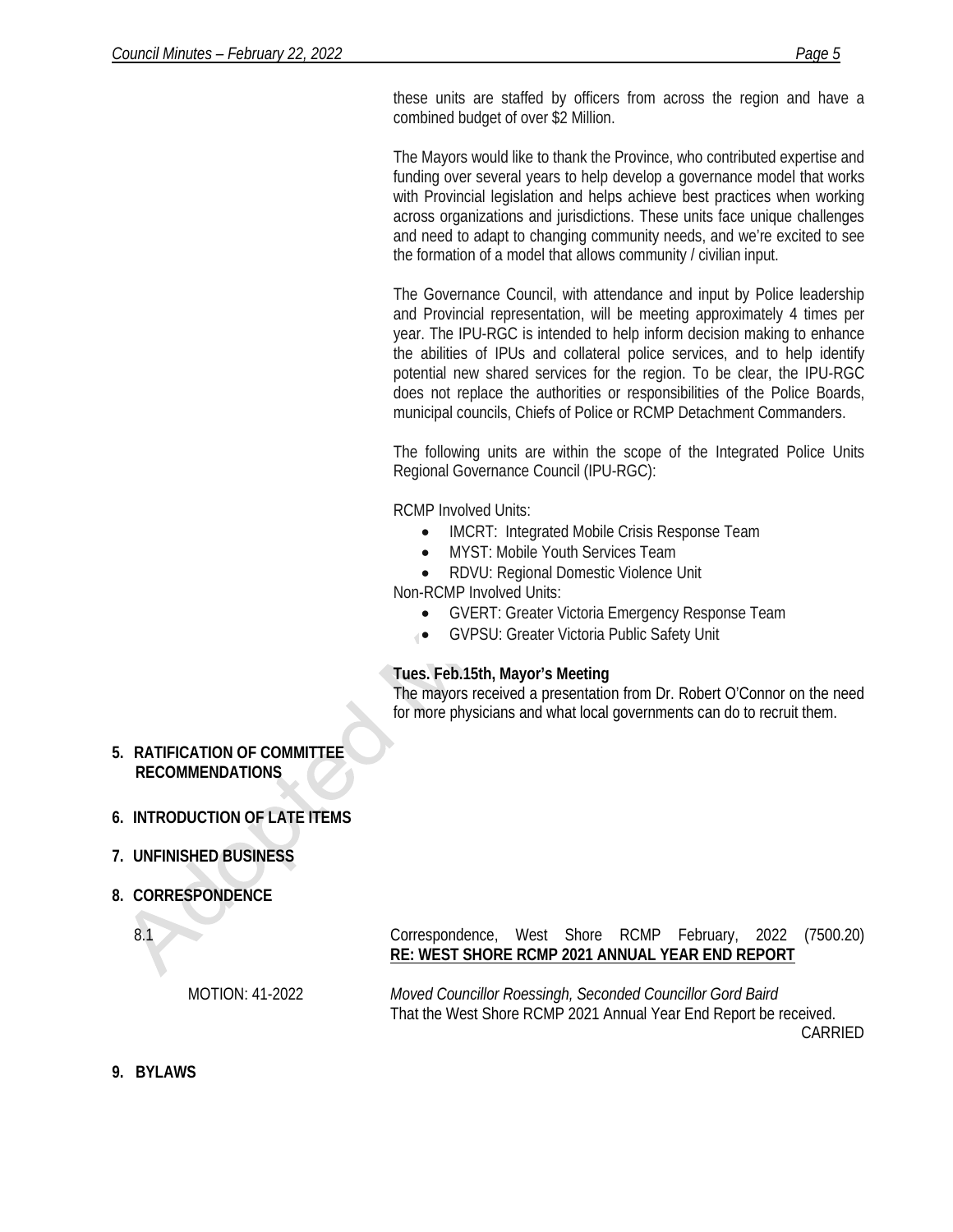**10. NEW BUSINESS**

| 10.1                   | Report, Chief Administrative Officer, January 17, 2022 (0645.20)<br>RE: PERIOD 3 ACTIVITY REPORT - SEPTEMBER 1 TO DECEMBER 31,<br>2021 - FOR INFORMATION                                                                                                                                                                            |
|------------------------|-------------------------------------------------------------------------------------------------------------------------------------------------------------------------------------------------------------------------------------------------------------------------------------------------------------------------------------|
| MOTION: 42-2022        | Moved Councillor McLean, Seconded Councillor Gord Baird<br>That staff be directed to have the Lime Kiln Archaeological Inventory<br>Assessment and Gregory House Building Condition Assessment reports<br>brought to Council.<br><b>Motion DEFEATED</b><br>With Mayor Williams and Councillors' Anderson, Ann Baird, Roessingh, and |
|                        | <b>Stanton Opposed</b>                                                                                                                                                                                                                                                                                                              |
| MOTION: 43-2022        | Moved Councillor Stanton, Seconded Councillor Roessingh<br>That the September 1, 2021 to December 31, 2021 Activity Reports attached<br>to the report from the Chief Administrative Officer be received.<br>CARRIED<br>With Councillor McLean Opposed                                                                               |
| 10.2                   | Report, Chief Administrative Officer, February 14, 2022 (1700.25)<br>RE: FINANCIAL PLAN REVIEW SCHEDULE                                                                                                                                                                                                                             |
| MOTION: 44-2022        | Moved Councillor Roessingh, Seconded Councillor Stanton<br>That Council approve the above Financial Plan Review Process Schedule<br>and direct staff to give notice to District Committees and the public to enable<br>public participation and consultation.                                                                       |
|                        | CARRIED<br>With Councillor McLean Opposed                                                                                                                                                                                                                                                                                           |
| 10.3                   | Report, Corporate Officer, February 18, 2022 (2240.55)<br>RE: COMMUNITY GARDEN MANAGEMENT AGREEMENT - REQUEST<br>FOR AMENDMENT TO USER RULES                                                                                                                                                                                        |
| <b>MOTION: 45-2022</b> | Moved Councillor Roessingh, Seconded Councillor Gord Baird<br>That the Parks and Recreation Association's proposed amendments to<br>Schedule "D" of the Community Garden Management Agreement be<br>approved, substantially in the form printed for the February 22, 2022<br>agenda, subject to staff review and agreement.         |
|                        | CARRIED<br>With Councillor McLean Opposed                                                                                                                                                                                                                                                                                           |
| 10.4                   | Report, Fire Chief / Emergency Coordinator, February 16, 2022 (1855.32)<br>RE: FIRE DEPARTMENT GRANT OPPORTUNITY - EAST FIRE HALL<br><b>BACK UP GENERATOR</b>                                                                                                                                                                       |
|                        | Moved Councillor Gord Baird, Seconded Councillor Stanton                                                                                                                                                                                                                                                                            |
| <b>MOTION: 46-2022</b> | That District of Highlands Council authorize staff to prepare and submit an<br>Emergency Operations Centres & Training grant application to UBCM on<br>behalf of the District, in the amount of \$25,000 for the proposed activities of<br>purchasing a backup generator for the East Fire Hall Emergency Operations<br>Centre;     |
|                        | And that the District will provide overall grant management.                                                                                                                                                                                                                                                                        |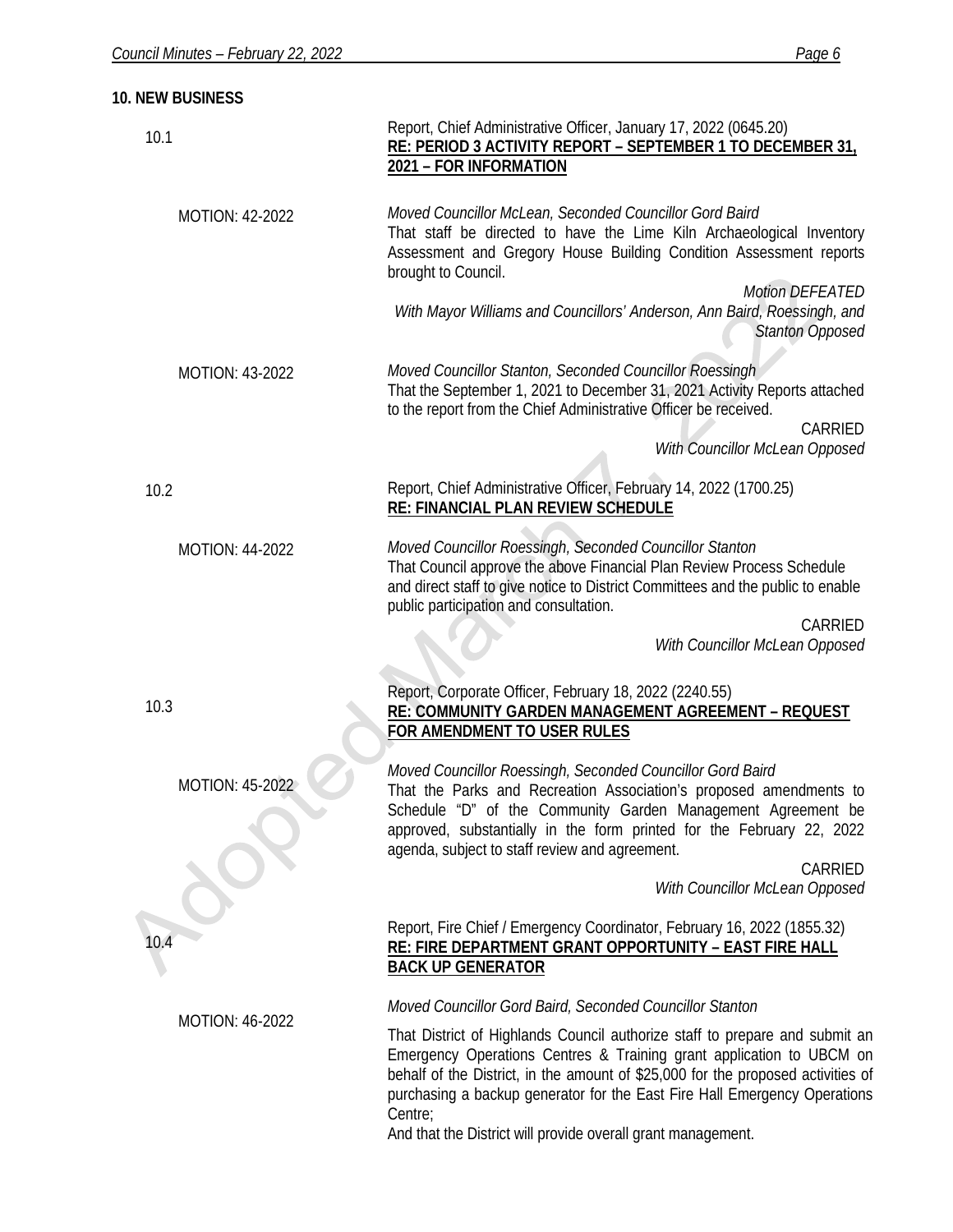|                        | CARRIED                                                                                                                                                                                                                                                                                                                                                                                                                                                                                                                                                                                                                                                                                                                                                                                                                                                                                                                                                                                                                                                                                                                                                                        |
|------------------------|--------------------------------------------------------------------------------------------------------------------------------------------------------------------------------------------------------------------------------------------------------------------------------------------------------------------------------------------------------------------------------------------------------------------------------------------------------------------------------------------------------------------------------------------------------------------------------------------------------------------------------------------------------------------------------------------------------------------------------------------------------------------------------------------------------------------------------------------------------------------------------------------------------------------------------------------------------------------------------------------------------------------------------------------------------------------------------------------------------------------------------------------------------------------------------|
| 10.5                   | Notice of Motion, Councillor McLean, February 7, 2022 Regular Council<br>Meeting<br>RE: STIPENDS VOLUNTEER FIREFIGHTERS                                                                                                                                                                                                                                                                                                                                                                                                                                                                                                                                                                                                                                                                                                                                                                                                                                                                                                                                                                                                                                                        |
| <b>MOTION: 47-2022</b> | Moved Councillor McLean, Seconded Councillor Stanton<br>That Council direct the District of Highland's Fire Chief to provide high<br>level information with a brief overview or information regarding the usual<br>hours of the Highlands Volunteer Fire Fighters for responding and<br>participating in:<br>*training/course stipends<br>*training/practice nights (Thursdays) and, for example: numbers of usual<br>participants and the usual number of hours for practice nights until they<br>are usually going home and, the current stipend per practice night,<br>*call outs:<br>First Responders and,<br>Fires (including calls outs that may go beyond 2 hours in attendance)<br>and, the current stipend per call out,<br>* fuel reimbursement (if any) for the above within Highlands municipal<br>boundaries. Is this currently being compensated by the District for the<br>Firefighters?<br>And, further that the requested information provided from the Fire Chief<br>be forwarded to Council's 2022 Budget discussions.<br><b>Motion DEFEATED</b><br>With Mayor Williams and Councillors' Anderson, Ann Baird, Gord Baird,<br>Roessingh, and Stanton Opposed |
| 10.6                   | Notice of Motion, Councillor McLean, February 7, 2022 Regular Council<br>Meeting                                                                                                                                                                                                                                                                                                                                                                                                                                                                                                                                                                                                                                                                                                                                                                                                                                                                                                                                                                                                                                                                                               |
| MOTION: 48-2022        | <b>RE: SIGNAGE MILLSTREAM ROAD</b>                                                                                                                                                                                                                                                                                                                                                                                                                                                                                                                                                                                                                                                                                                                                                                                                                                                                                                                                                                                                                                                                                                                                             |
|                        | Moved Councillor McLean, Seconded Councillor Stanton<br>That Highlands Council direct staff in respect to the District's Bylaw No.<br>300 (A By-law to Regulate Roads & Traffic within the District of<br>Highlands- Section 5.13), to strengthen the existing No Parking signage<br>to include Tow Away information for the No Parking signage(s) on<br>Millstream Rd specifically in the areas of the panhandle access trail head<br>into Gowlland Todd Park.<br><b>Motion DEFEATED</b>                                                                                                                                                                                                                                                                                                                                                                                                                                                                                                                                                                                                                                                                                      |
|                        | With Mayor Williams and Councillors' Anderson, Ann Baird, Gord Baird,<br>Roessingh, and Stanton Opposed                                                                                                                                                                                                                                                                                                                                                                                                                                                                                                                                                                                                                                                                                                                                                                                                                                                                                                                                                                                                                                                                        |

# **11. NOTICE OF MOTION**

Councillor Ann Baird introduced the following Notice of Motion:

*"That staff report back to council with a draft update to Bylaw 401 DEVELOPMENT APPLICATION FEES to reflect increases in costs since bylaw 401 was adopted on March 5, 2018. And further that staff provide council with options to operationalize a yearly application fee adjustment for this bylaw tied to increasing costs."*

**12. IN CAMERA**